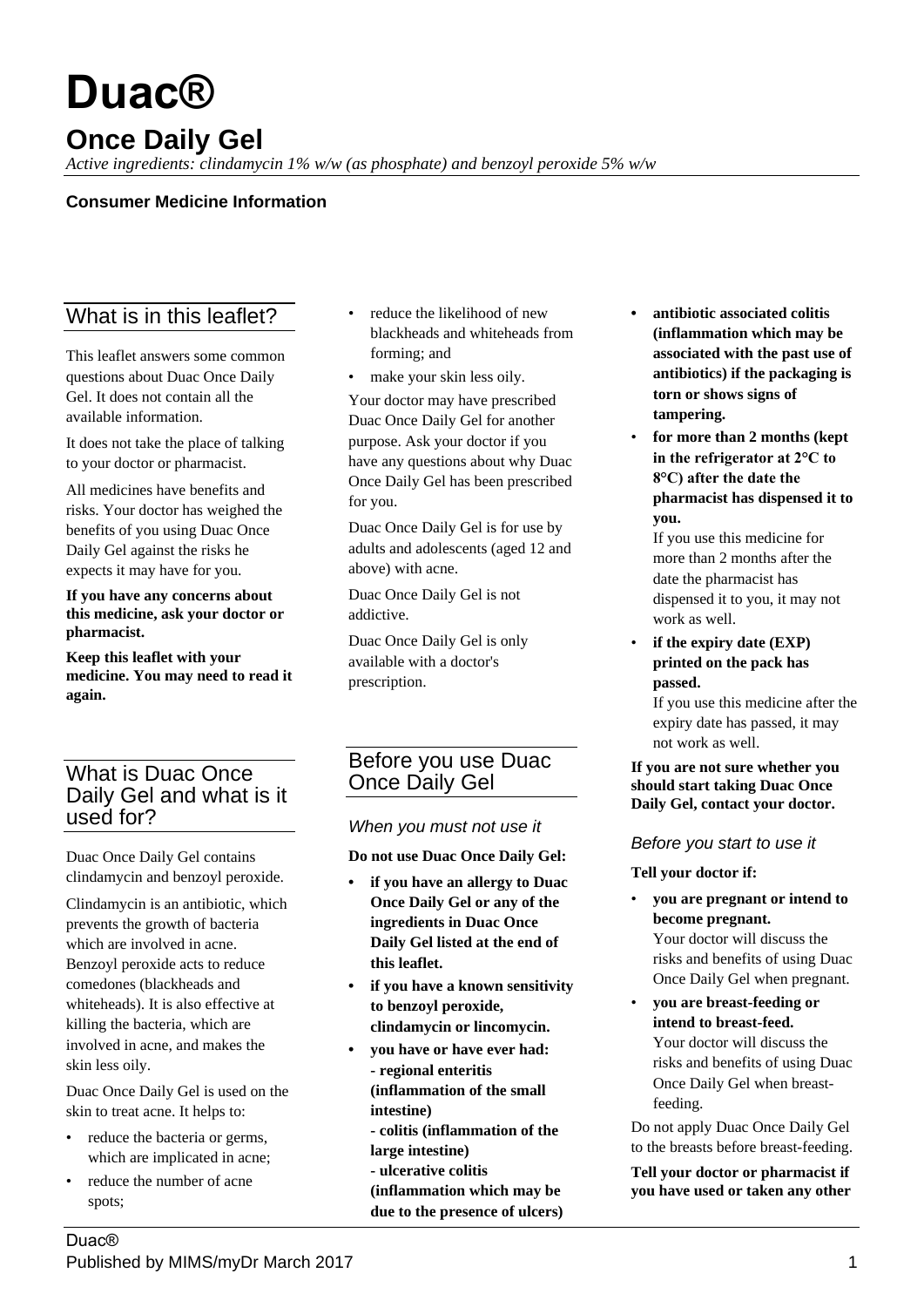**clindamycin or erythromycin containing medicines recently.**

**If you have not told your doctor about any of the above, tell him before you use Duac Once Daily Gel.**

#### *Using other medicines*

**Tell your doctor if you are using other creams, ointments or lotions or taking any other medicine. This includes any that you buy without a prescription from a pharmacy, supermarket or health food shop.**

**These include:**

- **• medicated or abrasive soaps and cleansers;**
- **• chemical peels; and**
- **• cosmetic products that have a strong drying effect.**

**These also include products containing:**

- **• erythromycin;**
- **• clindamycin;**
- **• lincomycin;**
- **• benzoyl peroxide;**
- **• tretinoin, isotretinoin or tazarotene;**
- **• salicylic acid; and**
- **• alcohol.**

**These medicines may have a cumulative irritant effect or affect how well Duac Once Daily Gel works. You may need to use different amounts of your medicine or you may need to use different medicines. Your doctor will advise you.**

Your doctor and pharmacist may have more information on medicines to be careful with, or avoid while using Duac Once Daily Gel.

## How to use Duac Once Daily Gel

#### **It is important to use Duac Once Daily Gel exactly as your doctor has told you.**

Directions given to you by your doctor may differ from the information contained in this leaflet.

If you do not understand the instructions on the box, tube or this leaflet, ask your doctor or pharmacist for help.

Wash the affected area thoroughly and rinse with warm water. Lightly pat dry the skin.

Remove make-up thoroughly before applying the gel. After it has dried, you can use a non-greasy make-up.

#### *How to apply Duac Once Daily Gel*

#### **Duac Once Daily Gel is for application to the skin only.**

A thin film of gel should be applied to all of the area of the skin which has acne, not just the individual spots. As a guide, one fingertip (the amount of gel squeezed from the tube which reaches from the tip of your finger to the first joint) is enough to cover the face, two and one-half fingertips of gel will cover your face and back. If the gel does not rub into your skin easily, you are using too much.

Wash your hands after applying the gel.

The usual dose for Duac Once Daily Gel is apply once daily in the evening.

#### *How long should you use it for*

**It may take 4-6 weeks before you see the full effects of Duac Once Daily Gel on your acne.**

**Use Duac Once Daily Gel for as long as your doctor tells you to.**

**Do not use Duac Once Daily Gel for more than 11 weeks unless your doctor tells you to.**

If you use Duac Once Daily Gel less often than you should, it may not work as well and your skin problem may not improve. Using it more often than you should may not improve your skin problem any faster and may cause or increase side effects.

**If you are not sure of how long you need to use Duac Once Daily Gel, talk to your doctor.**

#### *If you forget to use it*

**If it is almost time for your next application of Duac Once Daily Gel, skip the application you missed and apply the gel when you are next meant to. Otherwise, use it as soon as you remember, and then go back to using your gel as you would normally.**

#### **Do not apply a double dose to make up for the dose that you missed.**

If you have trouble remembering to use your medicine, ask your pharmacist for some hints.

#### *If you swallow it*

**Immediately telephone your doctor or Poisons Information Centre (In Australia 13 11 26; In New Zealand 0800 POISON or 0800 764 766), or go to casualty at your nearest hospital if you think that you or anyone else may have swallowed Duac Once Daily Gel. Do this even if there are no signs of discomfort or poisoning. You may need urgent medical attention. Keep this telephone number handy.**

## While you are using Duac Once Daily Gel

#### *Things you must do*

**Tell your doctor(s) who is treating you that you are using Duac Once Daily Gel.**

**If you feel that Duac Once Daily Gel is not helping your condition, tell your doctor.**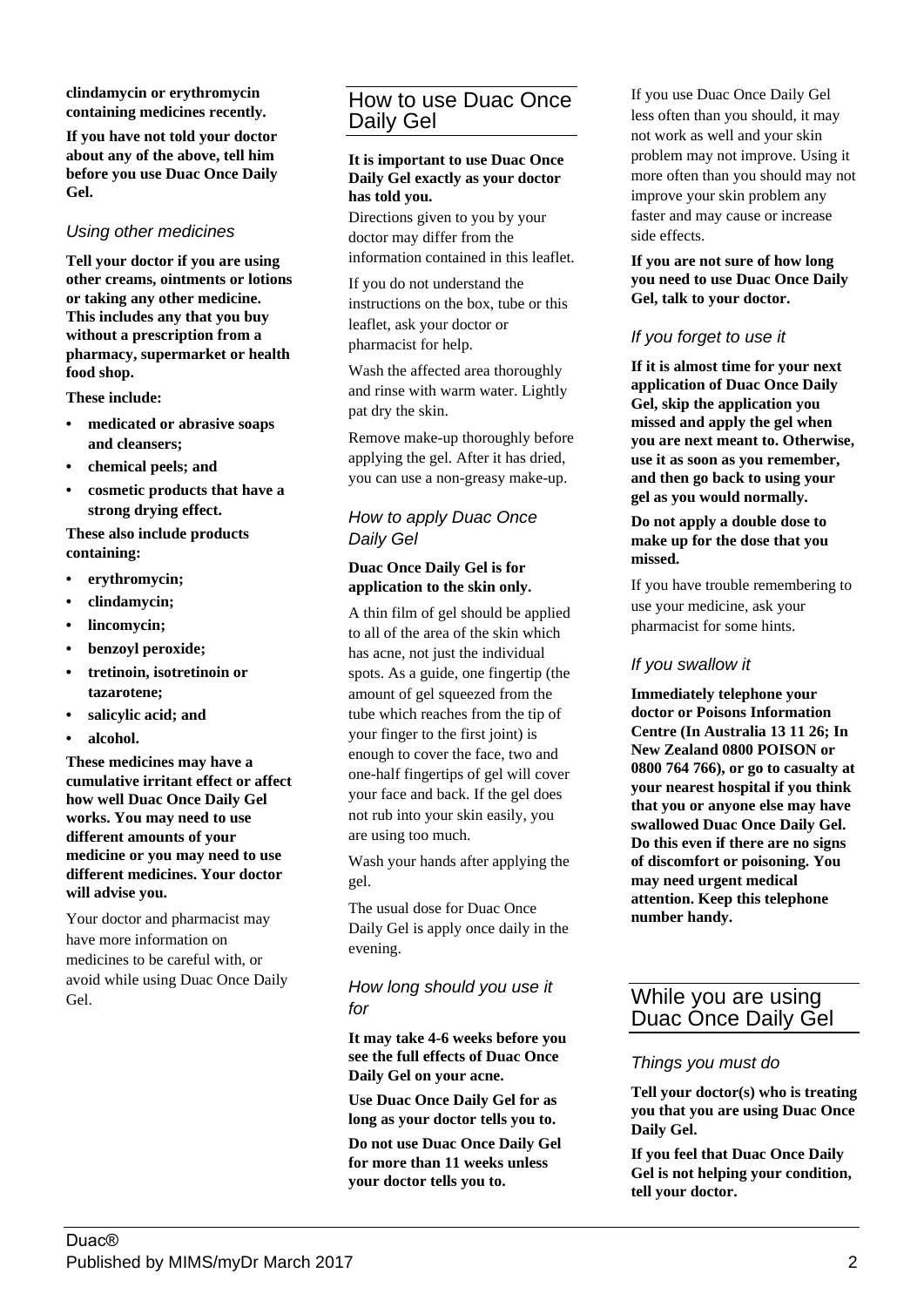#### **Tell your doctor if for any reason, you have not used Duac Once Daily Gel exactly as prescribed.** Otherwise, your doctor may think that it was not effective and change your treatment unnecessarily.

**If you become pregnant while using Duac Once Daily Gel, tell your doctor.**

**If you are breastfeeding while using Duac Once Daily Gel, tell your doctor.**

#### *Things you must not do*

**Do not give Duac Once Daily Gel to anyone else, even if they have the same symptoms as yours.**

#### *Things to be careful of*

**Keep Duac Once Daily Gel away from your lips, eyes, mouth and other mucous membranes. Do not apply to any irritated areas of your skin; for example if you have cuts, grazes, sunburn or eczema.**

**Be careful not to use too much on your neck or other sensitive areas of the skin.**

**Avoid excessive exposure to sunlight. Sunlamps should not be used. Avoid using at high altitudes or where the ground is snow-covered. When exposure to sunlight cannot be avoided, use a sunscreen product and wear protective clothing.**

**Duac Once Daily Gel may bleach hair and coloured fabrics, such as clothing, towels and bed linen. Be careful to avoid contact of Duac Once Daily Gel with hair and coloured fabrics.**

**Do not use occlusive (air or water tight) dressings on areas treated with Duac Once Daily Gel unless necessary. Using occlusive dressing may increase irritation.**

**Antibiotics may cause a condition that results in severe diarrhoea and stomach cramps. Although this is unlikely to happen with antibiotics applied to the skin, if you develop stomach cramps or diarrhoea that does not improve or is severe, stop using Duac Once** **Daily Gel and contact your doctor immediately.**

## Side effects

**Tell your doctor if you do not feel well while you are using Duac Once Daily Gel.**

**Duac Once Daily Gel helps most people with acne but it may have unwanted side effects in a few people.**

**All medicines can have side effects. Sometimes they are serious, most of the time they are not. You may need medical treatment if you get some of these side effects.**

#### **Very common side effects:**

At site of application:

- Dry skin
- Skin peeling
- Redness of your skin, especially during the first few weeks of use

These side effects are generally mild.

#### **Common side effects:**

• Headache

- At the site of application:
- Skin burning sensation
- Itching
- Skin pain
- Sensitivity to sunlight

#### **Uncommon side effects:**

At the site of application:

- Tingling (paraesthesia)
- Red, itchy skin, rash (dermatitis, erythematous rash)
- Worsening of acne

#### **Rare side effects:**

- Allergic reactions
- nausea, vomiting, diarrhoea, including bloody diarrhoea, stomach pain

At the site of application:

- Skin reactions, discoloration of the skin
- Raised itchy rash (hives)

**If you suffer severe burning, peeling or itching, or other effects not mentioned in this leaflet, you should stop using Duac Once Daily Gel and go back to your doctor for advice.**

## After using Duac Once Daily Gel

#### *Storage*

**Duac Once Daily Gel should be stored in the refrigerator at 2°C to 8°C for up to 2 months. Do not freeze.**

**Do not leave it in the car, especially the glovebox, or on windowsills. Do not store Duac Once Daily Gel or any other medicine in the bathroom or near a sink.**

Heat and dampness can destroy some medicines.

#### **Keep Duac Once Daily Gel where young children cannot reach it.**

A locked cupboard at least one and a half metres above the ground is a good place to store medicines.

#### *Disposal*

**If your doctor tells you to stop using Duac Once Daily Gel or it has passed its expiry date, ask your pharmacist what to do with any that is left over.**

## Product Description

#### *What it looks like*

**Duac Once Daily Gel is a white to slightly yellow gel that is available in a 25 gram or 30 gram tube. A 5 gram sample tube is also available from your physician only.**

**Not all pack sizes may be available.**

#### *Ingredients*

The active ingredients in Duac Once Daily Gel are clindamycin 1%